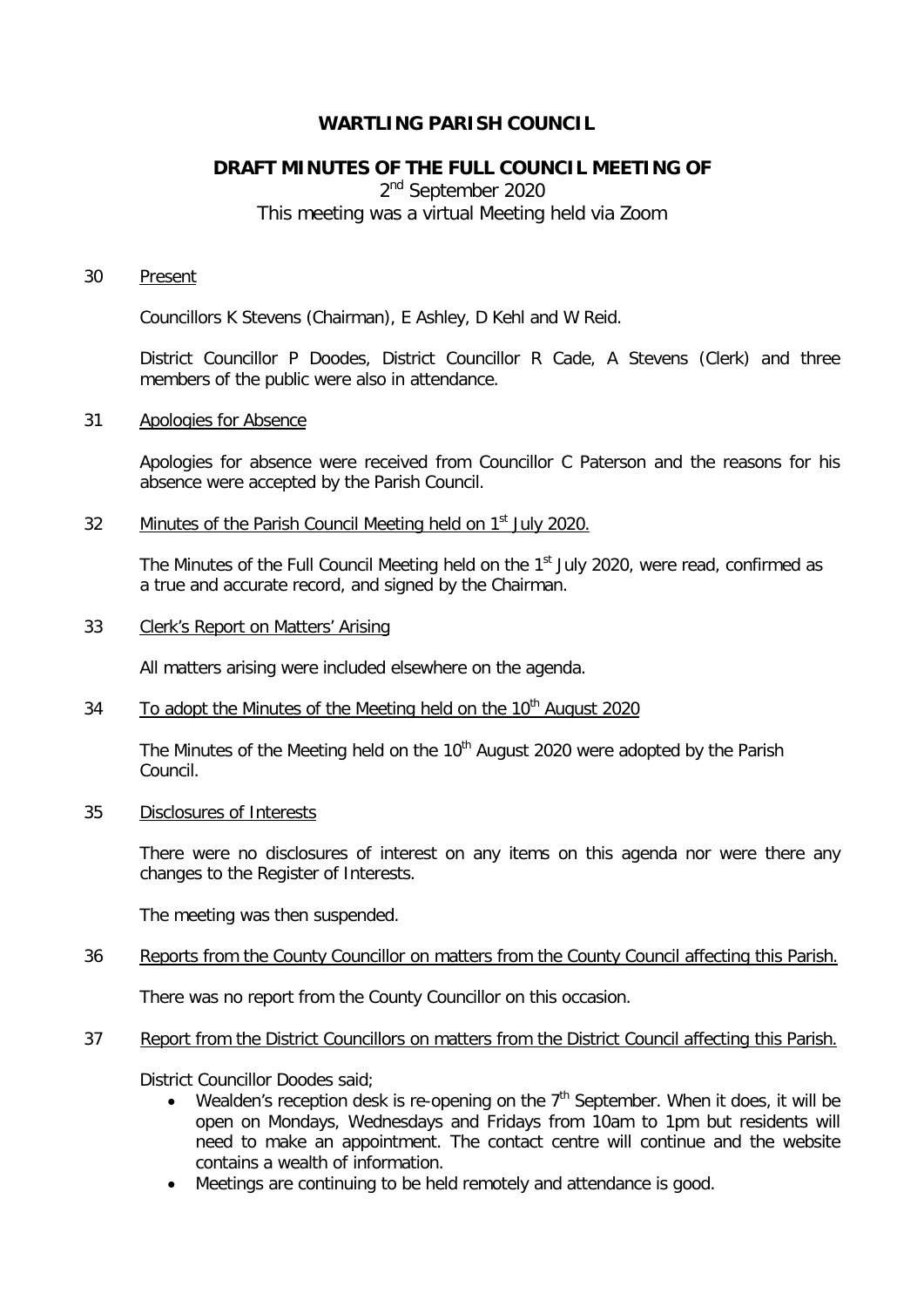- Fly tipping remains a problem in the District.
- The Great British Clean Up is being held from the  $11<sup>th</sup>$  to the  $27<sup>th</sup>$  September. Litter picking equipment is available from Wealden at no cost and Wealden will also collect the spoils.
- The District Council opted to send the electoral information out by email this year because it was cheaper and more appropriate under the circumstances.
- Wealden would like every town and parish council to send in details of those who have been doing amazing things for others and their community throughout the recent difficult times. Everyone put forward will receive a certificate and their name will be added to a roll of honour which will be displayed at the District Council offices and on its website.
- Both District Councillors would like to meet Parish Councillors face to face when they can.

District Councillor Cade said;

- The Wealden hub is continuing but it receives less callers now.
- Wealden is still dealing with homeless households but the situation is improving.
- All coronavirus related benefits have finished but businesses can still apply for Phase 3 Discretionary Grants, even those where their previous applications were not met in full.
- The recent Cabinet Meeting looked at the Council's first quarter performance. Lots of targets were understandably missed.

### 38 Questions from Members of the Public

Mr Farhall introduced himself. He and his wife are the new owners of approximately 16 acres of Wartling Wood.

The meeting was then re-opened.

# 39 Reports

- a) Planning There was nothing new to report on this occasion.
- b) Environment North

There has been not been any fly tipping reported since the last meeting.

c) Footpaths

.

Councillor Ashley reported some paths have been blocked off. She will give the Clerk the details to forward to Rights of Way.

d) Environment South

Councillor Ashley asked Councillors to consider making the Parish more wild life friendly. She suggested;

- leaving grass unmown
- rewilding verges
- planting more trees on verges
- planting window boxes
- having shady ponds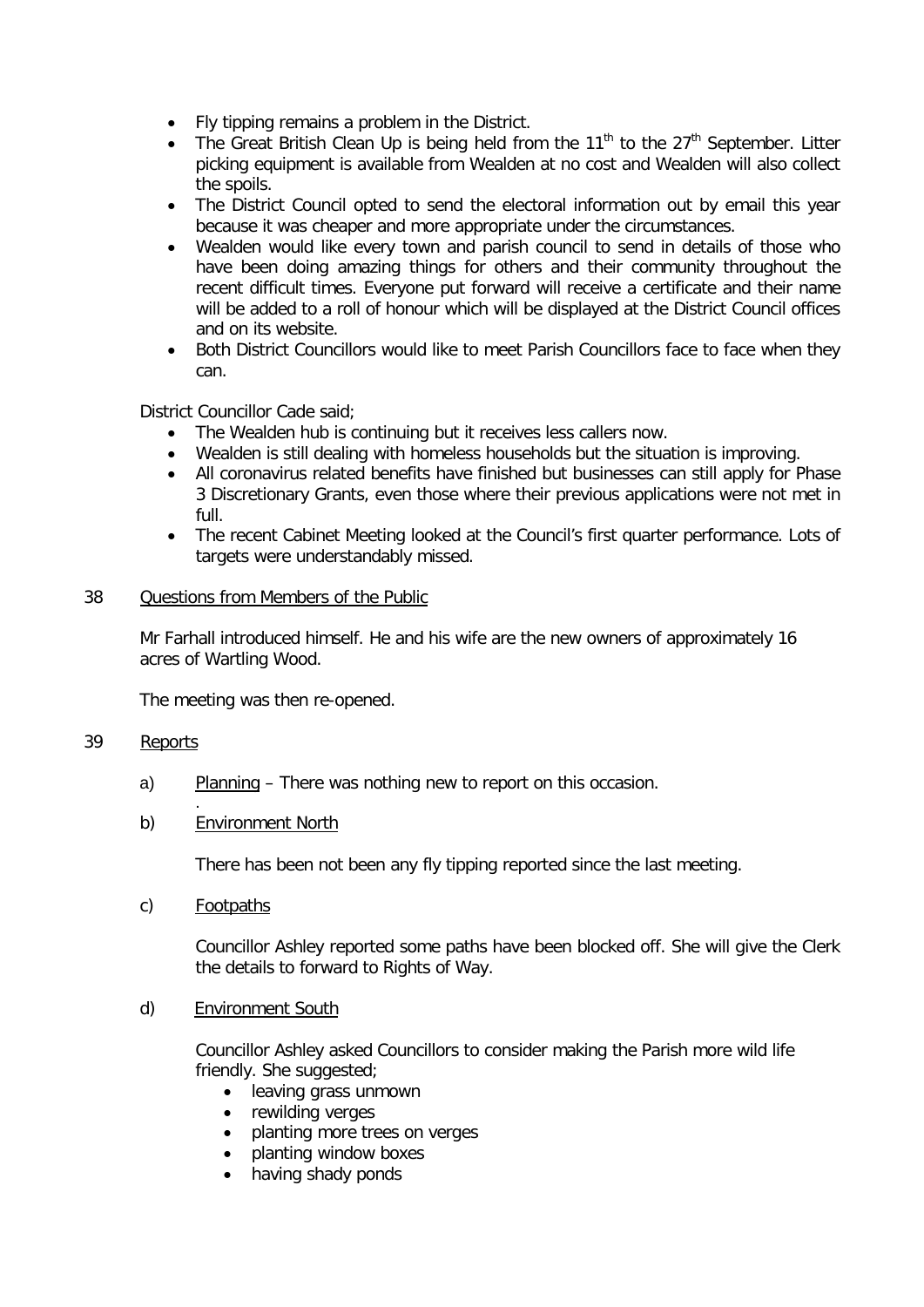• having a pond from the run off from the Village Hall. Councillors agreed to consider the idea in more detail at the Parish Assembly because there would be more residents present.

### e) Highways

There was nothing new to report on this occasion.

f) Police

The Parish Council now has dedicated PCSOs. More details can be found on www.police.uk

### g) Communication

Some residents have been experiencing problems with the internet recently but it is understood these have been largely resolved.

### h) Speedwatch

Speedwatch sessions were put on hold because of the Coronavirus restrictions but they will resume this month.

i) Trees

ESCC has just announced it is carrying out a Rural Tree Survey on the rural highway network.

### 40 Reports from outside meetings and courses attended

All outside meetings and training courses are taking place remotely for the foreseeable future.

### 41 Boreham Lane

At the last meeting, Councillors discussed a request from a resident to fit a sign asking drivers not to follow their sat navs and drive down Boreham Lane. They agreed Councillor Stevens should contact ESCC and find out what the costs would be.

The Parish Council received a response which said;

'The signs and road markings that we are able to install on the public highway are strictly controlled by statutory regulations with the signs we are permitted to use being found in the Highway Code. Whilst I can fully appreciate the Parish Councils reasons for requesting these signs are erected, they are not signs that are authorised for use on the public highway so we are unable to agree to them being installed at either end of Boreham Lane'.

The Clerk will notify the resident who initiated the request.